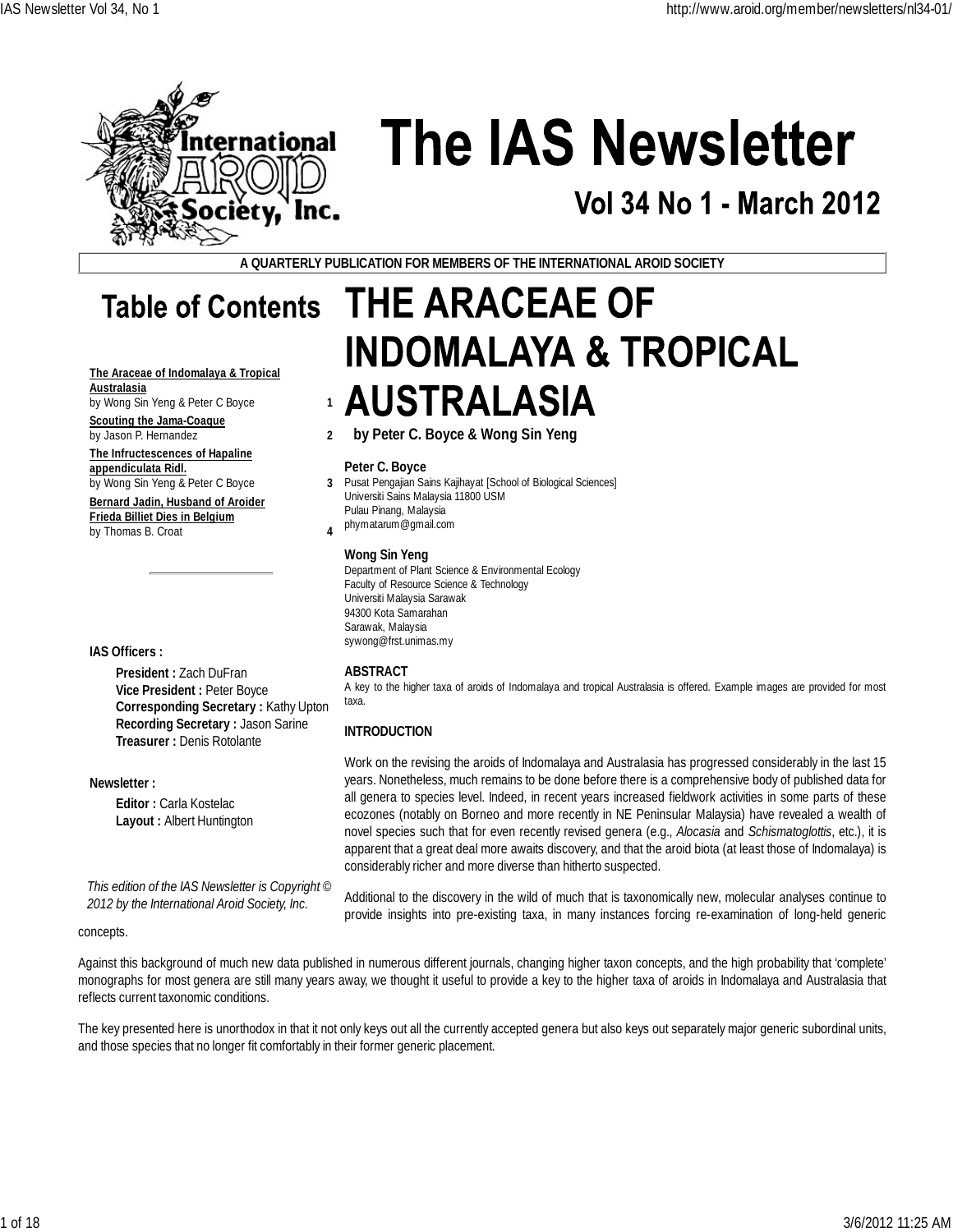

**Figure 1.** *Lemna minor* **L.** Although radically different in appearance to the rest of the Araceae, molecular analyses and study of the inflorescences of the duckweeds (which are bisexual) have established their position embedded in the family and sister to the Pothoideae.



**Figure 2.** *Anaphyllum wightii* **Schott**. A genus of two species restricted to SW India. Relationships of *Anaphyllum* to the other extant lasioids imply that they are vestiges of an ancient lineage of aroids. *Image © René Stalder, used with permission.*

**Figure 3.** *Pycnospatha arietina* **Gagnep.** *Pycnospatha* may be seen as the Asian 'equivalent' of Neotropical *Dracontium*. Although superficially very similar in flora and vegetative appearance, *Pycnospatha* is immediately distinguished by the flowers lacking tepals. The dracontioid leaf of *Pycnospatha* is shared with *Dracontium* and also occurs, certainly independently, in the Afrotropics genus *Anchomanes. Image © René Stalder, used with permission.*



**Figure 4.** *Lasia spinosa* **(L.) Thwaites**. One of the most wide-spread species of lasioid, often persisting in cleared land owing to the use of the emerging leaves and inflorescences as a vegetable. Here the distinctive spinulous fruits are shown.



**Figure 5.** *Cyrtosperma ferox* **N.E.Br.** Another striking species of the Lasioideae. Here shown in fruit. Unlike *Lasia* the infructescence is declinate and the fruits smooth.



**Figure 6.** *Podolasia stipitata* **N.E.Br.** While rather similar in appearance to *Crytosperma*, the peastswamp-dwelling genus the Goniurus complex with *Podolasia* produces erect spikes of red berries.



**Figure 7.** *Pedicellarum paiei* **M.Hotta**. *Pedicallarum* is very close in appearance to several *Pothos* species, notably those of scattered flowers. Molecular work is underway to resolve the in young fruit. relationships between the various species groups.



**Figure 8.** *Pothoidium lobbianum* **Schott**.*Pothoidium* closely resembles some species of *Pothos*, notably *P. repens* (Lour.) Druce and *P. longipes* Schott, but differs in the unique architecture of the inflorescences, and in being functionally dioecious. Pictured is a pistillate plant



**Figure 9.** *Pothos ovatifolius* **Merr.** Ripe infructescence. Note that the individual fruits are pointed (compare with the truncate-topped fruits of *Anadendrum* in Fig. 11).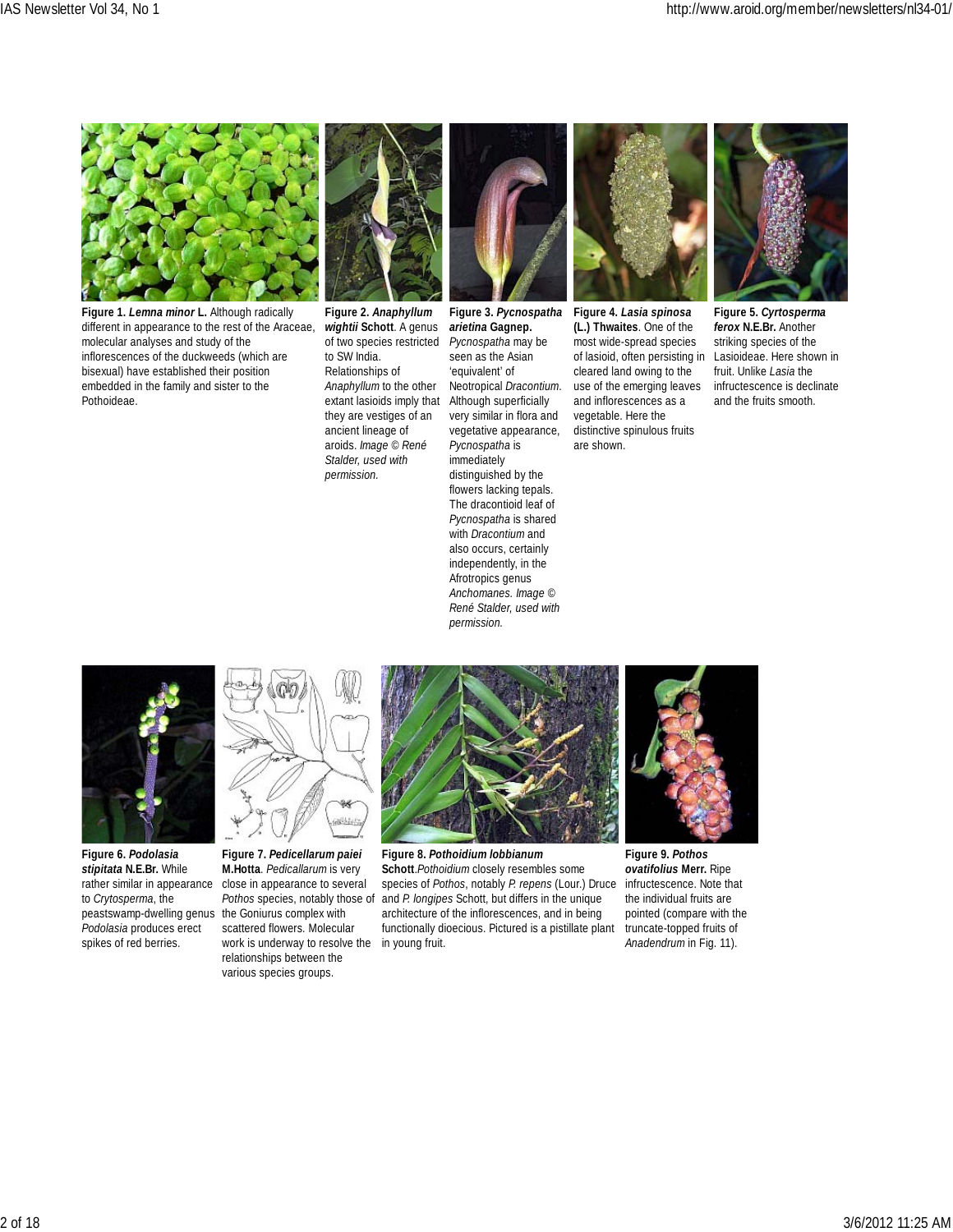

**Figure 10.** *Spathiphyllum commutatum* **Schott**. *Spathiphyllum* is currently the only aroid genus that is definitely represented in the Asian and Neotropics. Formerly *Schismatoglottis* and *Homalomena* were both considered to be distributed in the manner, but recent and on-going research has established that the Neotropical genera are different. *Spathiphyllum commutatum* is one of three species in the Asian tropics.



**Figure 11.** *Anadendrum*. Is perhaps the least-well understood genus of climbing aroids in Indomalaya. Most of the species are yet to be described, including the one figured here. Note that truncate-topped fruits.



*medium* **(Zoll. & Moritzi) Nicolson**. *Amydrium* fruits are berries (here shown ripe) and do not shed the stylar plate to reveal the seeds in the manner of other Monstereae (see Fig. 12).



**Figure 13.** *Scindapsus geniculatus* **Engl.** Unlike the Neotropics, epiphytic aroids are rare in the Asian tropics. Exceptions occur in *Remusatia* (most), a few *Arisaema*, and in the genus *Scindapsus*, where the ca 20 species (most yet to be described) related to *S. geniculatus* are obligate trash-basket epiphytes. The plant here is growing on *Tristaniopsis beccarii* (Myrtaceae).



**Figure 14.** *Rhaphidophora lobbii* **Schott**. Here shown with a ripe infructescence (monsterocarp) shedding stylar plates to reveal seeds embedded in pulp. The stylar plates are full of rhaphides and cause intense irritation if bitten or handled incautiously. However, the pulp cavity is free of these structures and, indeed, the pulp is sweettasting.



**Figure 15.** *Epipremnum pinnatum* **(L.) Engl.** This is a large growing species that slow-moving waterbodies. is frequently limestoneassociated in habitat. The species is widespread in tropical Asia, with numerous localized and often distinctive populations, notably on the Philippine Islands. The plant featured here originates from eastern Sabah, the only place on Borneo that this species occurs.



**Figure 16.** *Pistia stratiotes* **L.** The ubiquitous water lettuce, *Pistia* can become pestilential on



**Figure 17.** *Amorphophallus ranchanensis* **Ipor, A.Simon & Meekiong.** *Amorphophallus* continues to surprise with new species. *Amorphophallus ranchanensis*, described from basalt close to Serian in western Sarawak seems to be closest in appearance to species from Sabah. Borneo's *Amorphophallus* flora now stands at 19 described species, an increase of 15 since 2000. In Thailand half of all aroids are either *Amorphophallus* or *Typhonium*.



**Figure 18.** *Arisaema filiforme* **Blume**. *Arisaema* is richest in warm-temperate and subtropical Asia. However, there are several species in the Asian wet tropics. *Image © Eric Hunt, used with permission.*



**Figure 19. '***Lazarum***'**, is a group of species restricted to Australia formerly included in *Typhonium*. Here an as yet undescribed species is shown, with the spathe artificially opened to show the thickened 'ring' separating the lower spathe and spathe limb. Although well-supported by molecular data, the morphological separation of *Lazarum* from *Typhonium* remains problematic.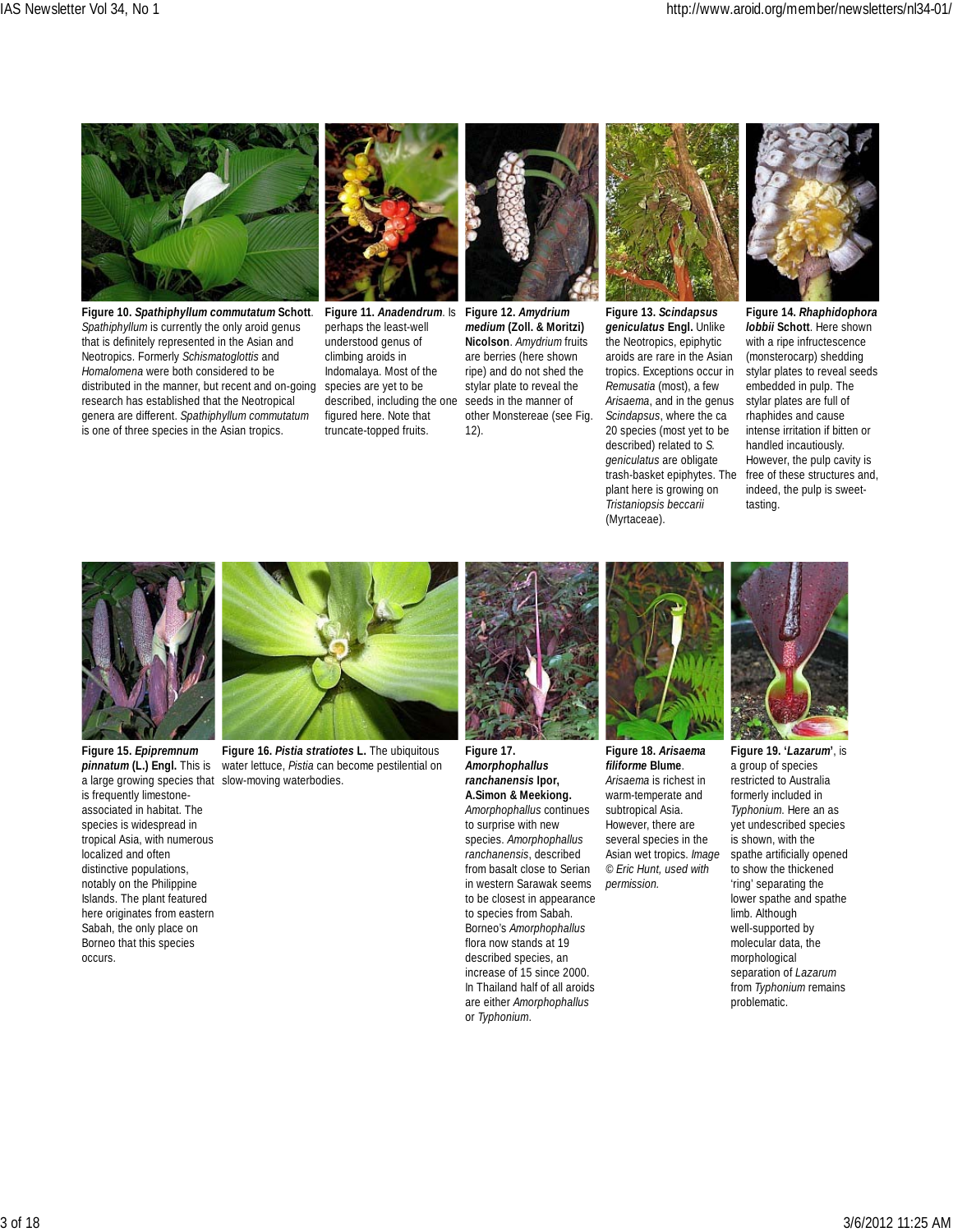

**Figure 20.** *Typhonium trilobatum* **(L.) Schott***. Typhonium* is richest and most diverse in strongly seasonal tropical habitats, notably Thailand and Indochina. *Image © John Mood, used with permission.*



*horsfieldii* **Miq.** *Sauromatum* has recently been once-again removed from *Typhonium* and expanded to include several additional species. *Sauromatum horsfieldii* is a widespread species, occurring from SW China, though Jawa, to Bali.

**Figure 21.** *Sauromatum* **Figure 22.** *Cryptocoryne longicauda* **Becc. ex Engl.** Photographed in deep saturated peat layers overlaying limestone in Mulu N.P. *Cryptocoryne* species are important environmental indicators as they are highly dependent on unpolluted water and good forest cover.



**Figure 23.** *Aglaodorum griffithii* **(Schott) Schott**. Superficially similar to (and closely related to) *Aglaonema* (Fig.24 & 25), *Aglaodorum* is a helophyte with large green spongy fruits. When mature they fall and float away.



**Figure 24.** *Aglaonema simplex* **(Blume) Blume.** One of several widespread species in the genus. Here photographed at the Niah Caves in N Sarawak.



**Figure 25.** *Aglaonema nitidum* **(Jack) Kunth.** Here fruiting in forest not far from Kuching. The red fruits are eaten by birds such as spiderhunters (*Arachnothera*).



**Figure 26.** *Nephthytis bintuluensis* **A.Hay, Bogner & P.C.Boyce**. Plants in the type locality. Note that the inflorescences are some distance from the accompanying (preceding) foliage leaf. The locality, photographed here in the dry season, is inundated to 1 metre (ca 3 ft) or more for days at a time during the wet season.



**Figure 27.** *Nephthytis bintuluensis* **A.Hay, Bogner & P.C.Boyce**. Although vegetatively quite dissimilar to the related *Aglaonema*, the similarity of the inflorescence of *Nephthytis* to that of *Aglaonema* in striking.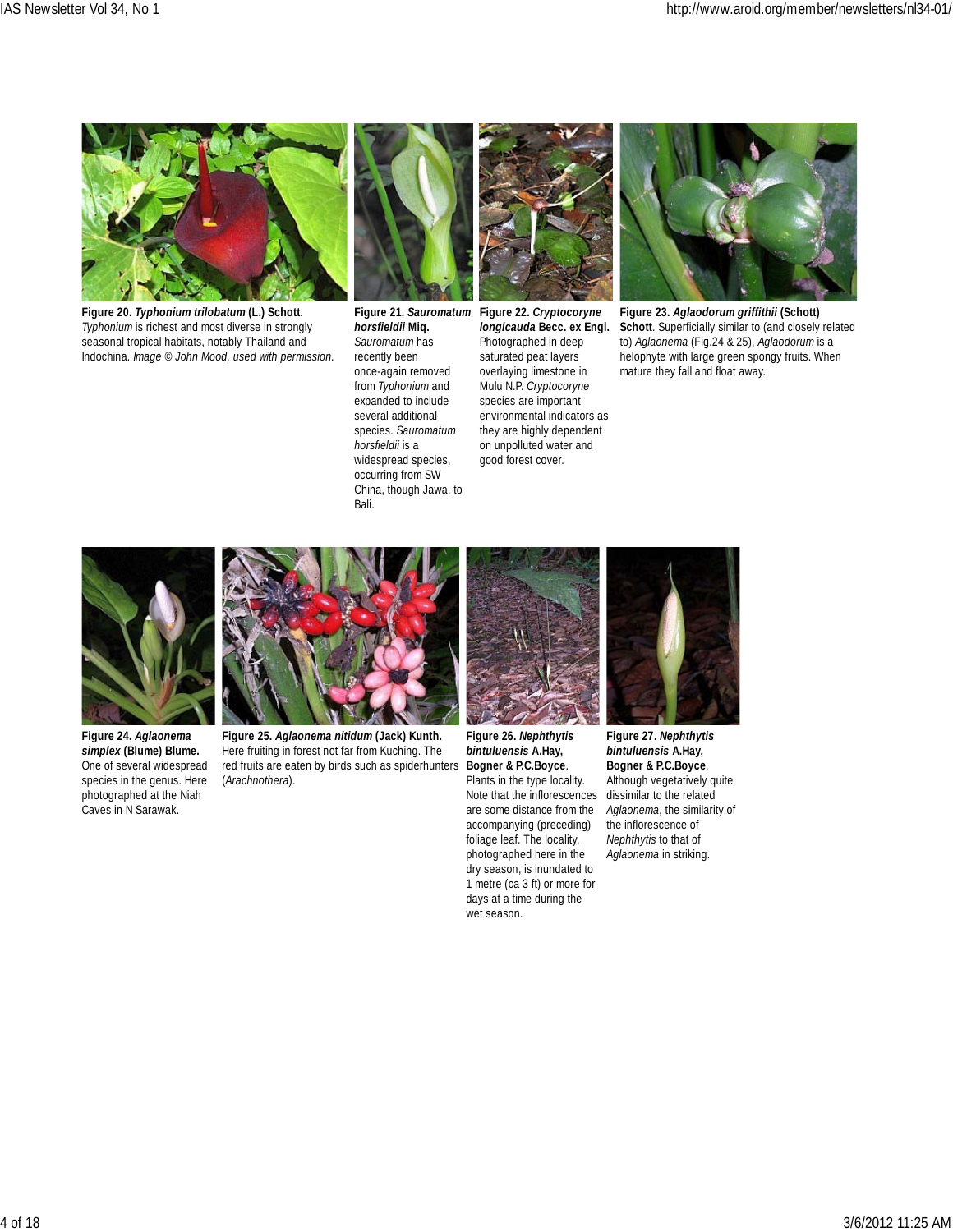

**Figure 28.** *Furtadoa mixta* **(Ridl.) M.Hotta**. Although the plants look very similar to *Homalomena* belonging to the Chamaecladon Supergroup, the arrangement of flowers is quite different (see Fig. 31). *Image © Zulhazman bin Hamzah, used with permission.*

**Figure 29.** *Furtadoa mixta* **(Ridl.) M.Hotta**. Note that each staminate flower accompanied by and is overtopped by a flask-shaped pistillode. *Image © Zulhazman bin Hamzah, used with permission.*

### **KEY TO HIGHER TAXA OF INDOMALAYAN AND TROPICAL AUSTRALASIAN ARACEAE**

1. Plants comprising small to minute few-rooted or rootless free-floating thallus-like leafless bodies . . **Lemnoideae (>2)**

2. Roots 1 per plant body; plant bodies with 1–3 veins, without a scale at the base . . .*Lemna*

- 3. Roots absent; plant body without veins; the daughter plant bodies originating from a single terminal pouch or cavity at the base of the plant body; inflorescence originating in a cavity on the plant body upper surface *Wolffia*
- 2. Roots 1–21 per plant body; plant body with 1–21 veins; the daughter plant bodies and inflorescences originating from 2 lateral pouches at the base of the plant body
	- 3. Roots (1–)2–21 per plant body; plant bodies with (3–)5–21 veins, surrounded at its base by a small scale (prophyll) covering the point of attachment of the roots
		- 4. Plant bodies 1–1.5 times as long as wide, with 7–12 roots of which 1(–2) perforate the scale . . *Spirodela*
- 4. Plant bodies 1.5–2 times as long as wide, with (3–)5–7 veins and (1–)2–7(– 12) roots all of which perforate the scale . . *Landoltia* 1. Plants not as above. If free-floating then leaves forming a conspicuous rosette with copious roots hanging beneath
	- 5. Flowers bisexual, mostly with a perigone of conspicuous tepals
		- 6. Plants terrestrial, mostly armed with prickles; leaf development acroscopic **Lasioideae (>7)**
			- 7. Geophytes with 'dracontioid' leaf blades; petioles somewhat asperate but never prickly; flowers without tepals . . *Pycnospatha*
			- 7. Armoured or unarmoured helophytes (rarely peatswamp mesophytes, or rheophytes) with hastate to 4×pinnatifid leaves; flowers with a perigone of conspicuous tepals
				- 8. Unarmoured helophytes; spathe open, often twisted; seed testa membranous *Anaphyllum*

8. Armoured helophytes, rarely peatswamp mesophytes, or rheophytes

- 9. Stems suffruticose, erect to decumbent, usually with prickly conspicuous internodes; leaves hastate to (4×)pinnatifid; spathe caducous or marcescent; placentation apical; fruit usually spinulous . . *Lasia*
- 9. Stem a condensed rhizome, rarely with distinct internodes, and these then unarmed; leaves entire, sagittate to hastate; spathe persistent to marcescent; placentation not apical; fruit smooth
	- 10. Infructescence nodding, fruits barely emerging from between the tepals, ripening dull purple; seeds crested or warty; plant with spines mixed straight and up-turned . . *Cyrtosperma*
	- 10. Infructescence erect, fruits emerging fully from between the tepals, ripening bright red; seeds smooth; plant with spines mixed straight and downturned . . . *Podolasia*
- 6. Plants mostly climbing hemiepiphytes; flowers naked or perigoniate; if terrestrial helophytes then tepals fused into a thickened ring-like structure; leaf development basiscopic
	- 11. Climbing hemiepiphytes; tepals free or, if fused, then not forming a thickened ring; ripe fruits red, well-extruded from spadix . . **Pothoideae: Potheae (>12)** 
		- 12. Flowers pedicellate, with a distinct receptacle; tepals of perigone connate forming a conspicuous 'cup' . . . *Pedicellarum*
			- 12. Flowers sessile, without a receptacle; tepals of perigone free, very rarely united and then not forming a 'cup'
				- 13. Flowering shoot terminating in a (leafless) branching system of spadices; flowers functionally unisexual . . . *Pothoidium*
				- 13. Flowering shoot with inflorescences mostly axillary or infra-axillary, if terminal then inflorescence system not branching, and leafy; flowers bisexual . . . . *Pothos*
	- 11. Terrestrial helophytes; tepals fused into a thickened ring-like structure; ripe fruits green, encased in persistent green tepals . . . **Monsteroideae: Spathiphylleae (>14)**
		- 14. Inflorescences held down among the leaf bases; spathe limb enclosing the spadix throughout anthesis, not expanding;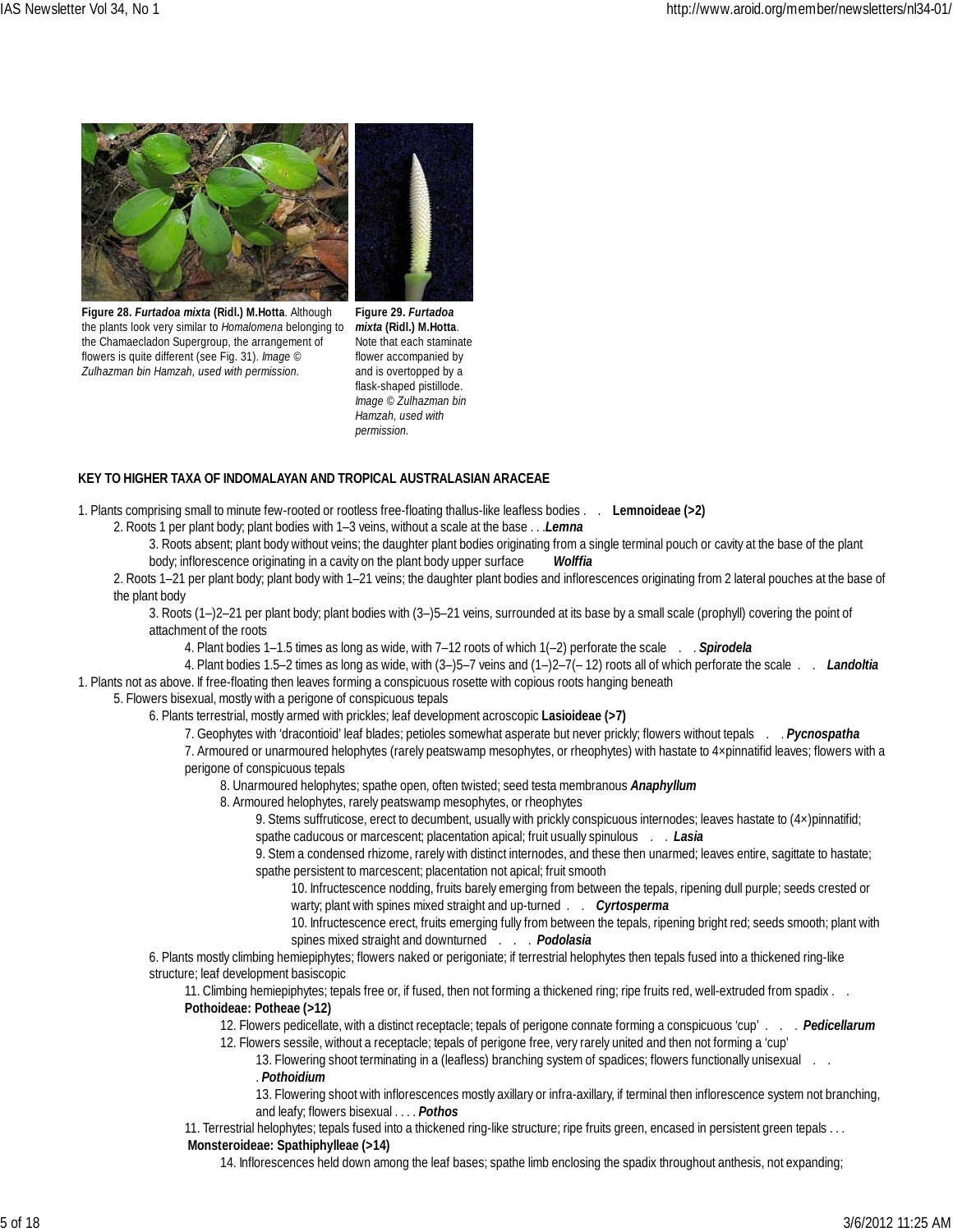### marcescent into fruiting . . *Holochlamys*

14. Inflorescences held above the leaves; spathe limb spreading expanding; persistent and turning green during fruiting, later falling . . *Spathiphyllum*

5. Flowers bisexual, mostly without a perigone of tepals; if tepals present then membranous *and* very inconspicuous; or flowers unisexual

15. Flowers bisexual, perigone (if present) membranous and inconspicuous; mostly climbing hemiepiphytes, rarely rheophytic

### **Monsteroideae: Monstereae (>16)**

16. Flowers with a perigon of fused membranous tepals; inflorescences long-slender-pedunculate, numerous in a distichous fan; spathe in bud conspicuously long-beaked (beak to  $1/3$  length of entire spathe); infructescence with discrete, truncate berries; trichosclereids absent *Anadendrum*

16. Flowers naked; inflorescences very short to long-stout-pedunculate, solitary or few, not carried in a fan; spathe is not conspicuously long-beaked (beak if present less than 1/6 length of entire spathe); infructescence mostly a monsterocarp, if with discrete berries, then these not truncate; trichosclereids present (very sparse in *Amydrium*)

17. Venation reticulate; infructescence with discrete berries; trichosclereids very sparse . . . *Amydrium*

- 17. Primary venation striate; higher order venation reticulate; infructescence a monsterocarp; trichosclereids abundant
	- 18. Ovules solitary, placentation basal; fruits each with a solitary large seed . . . *Scindapsus*
		- 18. Ovules 2–6 or more, placentation parietal; fruits with more than one seed

19. Ovules 8 or more, superposed on 2 (rarely 3) parietal placentas; seeds many, ellipsoid, straight, 1.3–3.2

mm long, 0.6–1 mm wide; testa brittle, smooth . . . *Rhaphidophora*

19. Ovules 2–4(–6) at base of a single intrusive placenta; seeds few, curved, 3–7 mm long, 1.5– 4 mm wide; testa bony and ornamented . . . *Epipremnum*

15. Flowers unisexual . . . . **Aroideae (>20)**

20. Free-floating plants with leaves forming a conspicuous rosette with copious roots hanging beneath . . . . **Pistieae (***Pistia***)**

20. Not free-floating and otherwise not as above

- 21. Tuberous-stemmed geophytes; leaf blades mostly variously divided
	- 22. Leaf blade decompound; inflorescences usually appearing before leaf emergence, with flowers of both sexes
	- (i.e., monoecious) . . . **Thomsonieae (***Amorphophallus***)**
	- 22. Leaf blade often trifoliolate to pentafoliolate, rarely hastate or simple; inflorescences produced with leaves 23. Inflorescences usually single-sexed, paradioecious; ripe fruits red . . . **Arisaemateae (***Arisaema***)**
		- 23. Inflorescences monoecious; ripe fruits never red . . **Areae (>24)**
			- 24. Spathe internally septate into two chambers or at least the constriction between the lower spathe and spathe limb internally thickened. Australia *Lazarum*

24. Spathe not internally septate

25. Sterile zone between pistillate and staminate zones with smooth naked distal part, base with various numbers of staminodes, or whole zone covered with staminodes but then leaves always entire and proximal staminodes spatulate (in *T. flagelliforme*) . . *Typhonium* 25. Sterile zone between pistillate and staminate zones fully covered with staminodes, or grooved and with staminodes only at base; leaves usually pedate, rarely entire; staminodes never spatulate . . *Sauromatum*

21. Not geophytes; leaf blade simple, ranging from linear-lanceolate to hastate

26. Aquatic plants; infructescences composed of carpels connate into a syncarp . . **Cryptocoryneae (>27)**

- 27. Carpels opening from base; leaf ptyxis involute *Lagenandra*
- 27. Carpels opening from the apex; leaf ptyxis convolute*. . Cryptocoryne*
- 26. Plants not aquatic; infructescences comprised of berries

28. Plants suffruticose, or with a creeping rhizome-like stem; fruits conspicuous red or pink or green berries not surrounded by a persistent spathe . . **Aglaonematineae (>29)**

29. Colonial helophytes with creeping spongy rhizomes and erect,spongy petioles; fruits large, ripening green and functioning as floating dispersal units . . *Aglaodorum*

29. Terrestrial forest herbs with erect (rarely creeping) firm stems, and erect solid petioles; fruits

medium-sized, ripening red or rarely pink, not water-dispersed . . . *Aglaonema*

28. Plants not suffruticose; fruits various, mostly green, if red or orange-red then berries surrounded by a persistent spathe

30. Entire spathe closing after anthesis and then persisting until fruit maturity

31. Rhizomatous geophytes; leaves solitary or rarely 2 together, distant from each other; inflorescences arising directly from the ground; spathe forced open by developing fruits but not actively splitting; fruits a large conspicuous red berry containing a large solitary green seed . . . . **Nephthytidineae (***Nephthytis***)**

31. Clumping mesophytes, rarely colonial helophytes; leaves many together; inflorescences arising from leafy shoots; spathe actively splitting from the base and peeling upwards to reveal fruits; fruits many, whitish to very pale pink, each containing many tiny brown or black seeds . . **Philodendrinae (>32)**

32. Staminate flower consisting of solitary stamen overtopped by flask-shaped pistillode; ovary 1-locular, placenta basal . . . *Furtadoa*

32. Staminate flower consisting of 2–6 stamens, pistillodes absent; ovary incompletely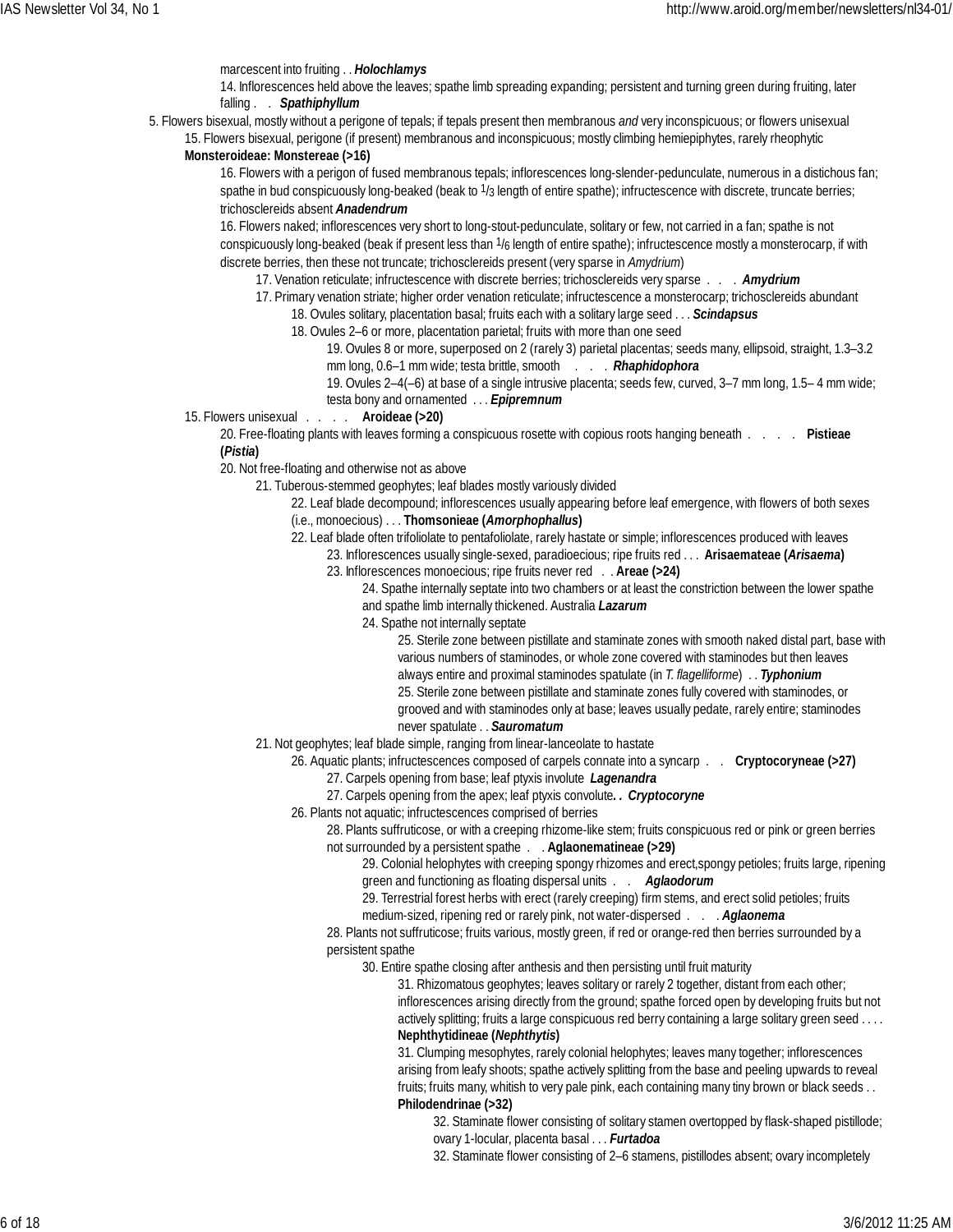### 2–5 locular, placentas parietal and axile . . *Homalomena*

30. Upper spathe mostly shedding during or soon after anthesis, and lower spathe persisting until fruit maturity; if upper spathe persisting then attached portion of petiolar sheath very short and the remainder free-ligular *or* absent and the protective role taken on by prophyll/cataphyll

### 33. Staminate flowers forming synandria . . **(Colocasieae [& Caladieae] >34)**

34. Spathe differentiated into an upper limb and a tubular or convolute lower part separated by one or sometimes two pronounced constrictions

35. Plant with conspicuous erect aerial stolons bearing along their distal portion

numerous barbed bulbils . . *Remusatia* **(**incl. *Gonatanthus***)**

35. Plant without conspicuous erect aerial stolons with barbed bulbils; if stolons present then these decumbent and bearing tubercules at the tips

36. Leaf blades abaxially with waxy glands in the axils of the primary veins;

mature infructescences erect; fruit red when ripe, odourless; seeds large, few per fruit . . . *Alocasia*

36. Leaf blade glands absent

37. Seasonally deciduous lithophytes of Karst limestone; stolons simple, decumbent, bearing tubercules at the tips; mature infructescences erect; fruit red when ripe, odourless; seeds large, few per fruit . . . *Alocasia hypnosa*

37. Evergreen plants of a variety of substrates; stolons if present branching, spreading. viviparous but without tuberules; mature infructescences declinate to pendent or erect; fruit pale yellow to brown and fruit-smelling when ripe; seeds small, very numerous per fruit

38. Plants small to medium; leaf blades and petioles at most only weakly grey-glaucous; spathe usually yellow; mature infructescences declinate or pendent; stolons mostly present . .

### *Colocasia*

38. Plants usually gigantic; leaf blades and petioles pruinose; spathe pure white; mature infructescences erect; stolons absent . . *Colocasia gigantea*

### 34. Spathe not differentiated into an upper limb and lower part by one or more constrictions

39. Synandria connate; thecae of adjacent synandria encircling pits in the spadix, each pit with a somewhat prominent upper margin; leaf blade peltate . . . *Ariopsis*

39. Synandria not so; leaf blade peltate or hastate

40. Spathes brightly coloured (internally commonly yellow or purple-red); pistillate flowers with staminodes; stem a repent or suberect epigeal rhizome . . .

### *Steudnera*

40. Spathe white; pistillate flowers without staminodes; stem a hypogeal tuber or stolon . . . **Caladieae (***Hapaline***)**

### 33. Staminate flowers not forming synandria . . . **Schismatoglottideae (>41)**

41. Modules monophyllous, congested in a distichous arrangement; petiolar sheath with a long-persistent, long ligular free portion . . *Pichinia*

41. Modules mostly polyphyllous, if monophyllous then never distichous; petiolar sheath fully attached, persistent or marcescent; if free ligular then soon-marcescent

42. Wings of petiolar sheath fully or almost fully attached to the petiole; seeds never with a micropylar appendage

43. Inflorescences on very slender peduncles, nodding at anthesis, peduncle at spathe insertion flexing 180˚ from vertical axis; infructescences narrowly campanulate, nodding; plants of podzols . . . *Hestia*

43. Inflorescences erect to nodding at anthesis, if nodding, then plants massive pachycauls, and peduncle very stout; infructescences fusiform with a constricted orifice, if campanulate, then thick-walled and erect, never nodding; plants of various substrates but never on podzols

44. Shoot modules hapaxanthic . . *Schismatoglottis* **[Calyptrata Group]** 44. Shoot modules pleionanthic

45. Petiole sheathing only at extreme base; each foliage leaf alternating with a cataphyll . . . *Schismatoglottis* **[Tecturata Group]**

45. Petiole usually sheathing for at least a third of its length (rarely less); individual foliage leaves not alternating with cataphylls

46. Pistillate and staminate flower zones separated by a conspicuous partly naked somewhat swollen interstice; inflorescences erect; spathe limb semi-persistent and barely opening during anthesis and then clasping the spadix, falling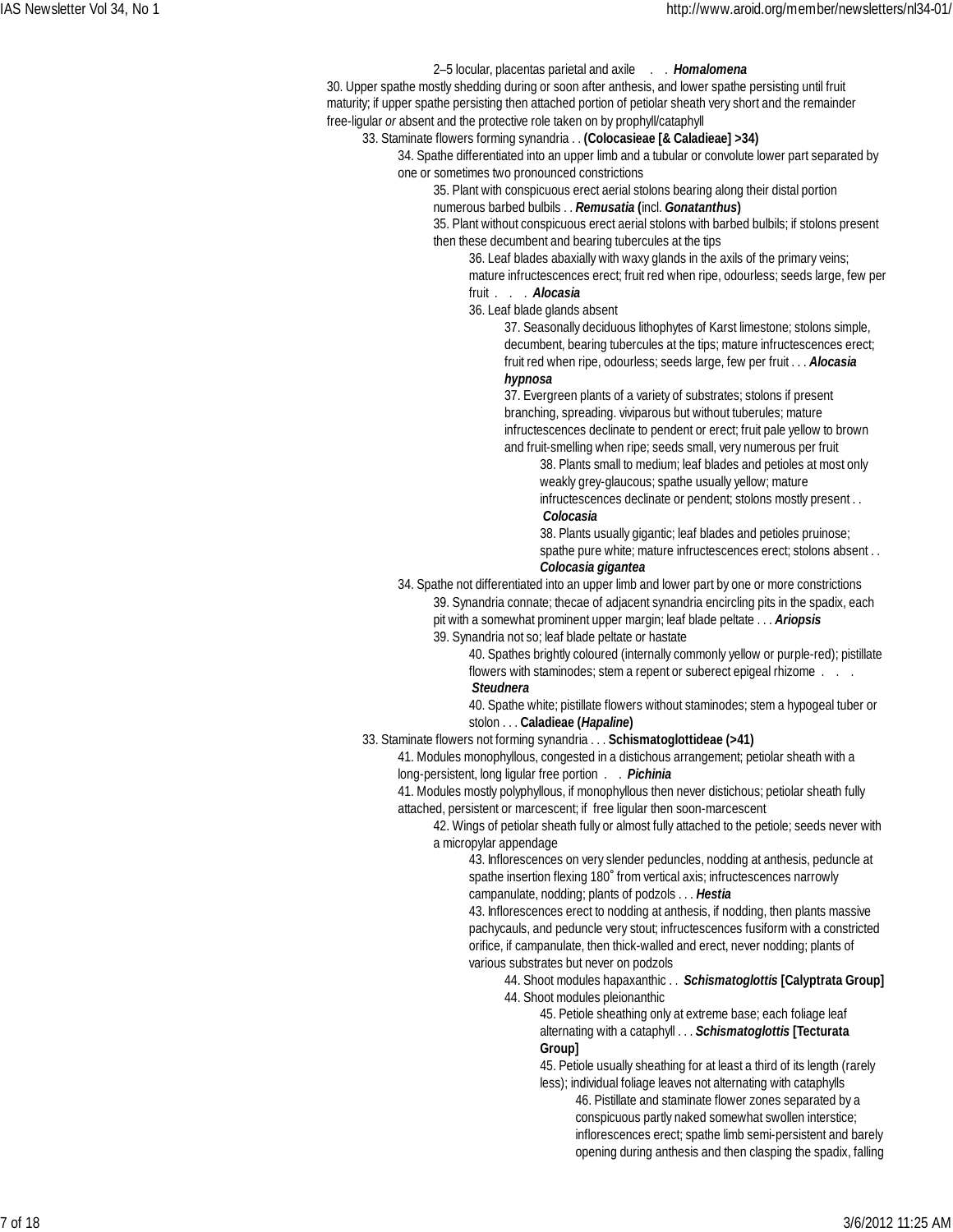with spent parts of the spadix; petiolar sheath wings usually (but not always) deciduous . . *Apoballis* 46. Pistillate and staminate flower zones not separated by a

naked interstice; spathe not persistent or, if so, the inflorescence nodding; petiolar sheath wings persistent

47. Small to medium plants, often with asperate petioles and sometime the whole plant coarsely hairy; inflorescence erect; spathe limb irregularly crumbling and breaking away at or after staminate anthesis .

### . *Schismatoglottis* **[Asperata Group]**

47. Massive glabrous pachycauls; inflorescence nodding; spathe limb clasping the spadix and more-or-less marcescent after anthesis, finally falling with spent parts of spadix . . *Schismatoglottis* **[Corneri Group]**

42. Wings of petiolar sheath always extended into a free ligular portion; seeds often with a micropylar appendage

48. Spathe not constricted; plants glabrous or at most minutely puberulent

49. Thecae of anther never with horn- or needle-like projections 50. Spadix free; spathe limb caducous during anthesis;

infructescence on erect peduncle; lower spathe forming a splash-cup . . . *Piptospatha* **(>51)**

51. Anther connective extended into a pronounced elongated beak . . . *Piptospatha insignis*

51. Anther connective not so, or if elevated then shortly so and obtuse

> 52. Spathe white; leaf blade with conspicuously tessellate tertiary venation on both surfaces . .

### *Piptospatha perakensis*

52. Spathe pink; leaf blade without tesselate venation, or if present then on very faint and only abaxially . .

### *Piptospatha*

50. Spadix partially to almost completely adnate to spathe; spathe limb not caducous during anthesis; infructescence on declinate peduncle; lower spathe not forming a splash-cup

> 53. Staminate flowers mostly sterile with a narrow zone of fertile flowers exposed by the spathe opening; spathe persistent into fruiting, at fruit maturity swiftly drying, reflexing and opening basally by tearing at peduncle insertion to expose fruits but remaining distally convolute and while in this situation clasping the spadix; ovules basal; seeds with a blunt micropyle . . *Bakoa*

53. Staminate flowers all fertile; spathe persistent throughout the fruit dispersal; ovules parietal; seeds with a pronounced, hooked, micropylar appendage . . . *Ooia*

49. Thecae of anther each with a horn- or needle-like projection, although sometimes visible only after pistillate anthesis

54. Thecae with needle-like projection extending only after pistillate anthesis; projection tipped with a weakly peltate ovate-triangular flap; appendix composed of pistillodes . . . *Schottariella* 54. Thecae with a horn- or needle-like projection present prior to pistillate anthesis; with the projection pointed and never associated with a terminal flap; appendix, where present, composed of staminodes

> 55. Sterile interstice of spadix with flattened scale-like staminodes; anthers not excavated . . .

### *Bucephalandra*

55. Sterile interstice absent, or with truncate staminodes; anthers mostly with the top excavated

56. Anthers clearly excavated . . . *Aridarum*

56. Anthers not excavated

57. Thecae horns short, robust, their bases occupying the whole upper surface of the anther; stamens and staminodes smooth .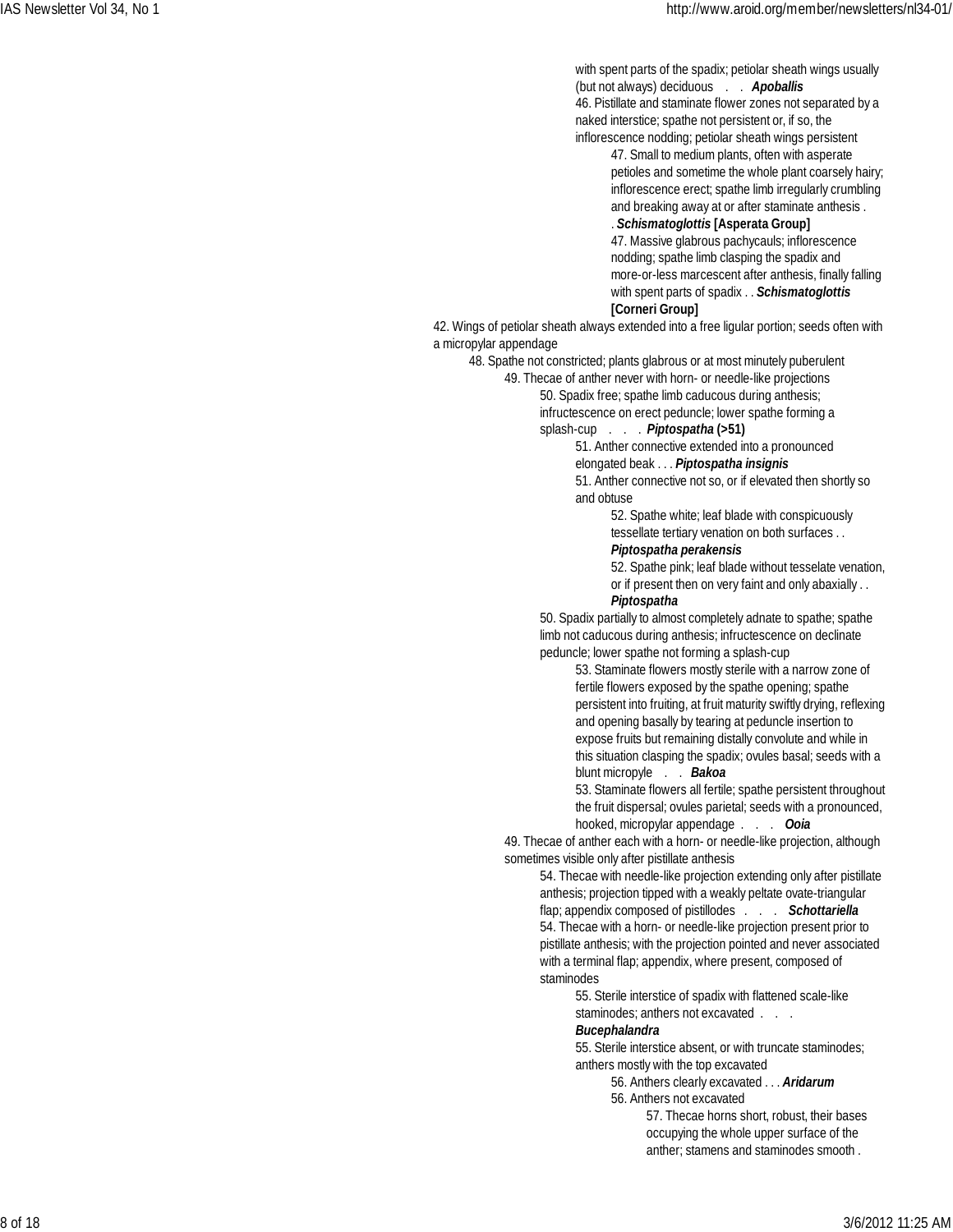### . *Aridarum incavatum*

57. Thecae horns very slender; stamens and staminodes coarsely verriculate . . *Aridarum rostratum*

48. Spathe mostly constricted

58. Thecae of anther each with horn- or needle-like projections; ovules on basal placenta; seeds with a long, hooked micropylar appendage . . . *Phymatarum*

58. Thecae of anther without horn- or needle-like projections; ovules on parietal or basal placenta; seeds without a micropylar appendage

59. Placentation basal . . . . *Schottarum*

59. Placentation parietal . . . *Schismatoglottis* **[Multiflora Group]**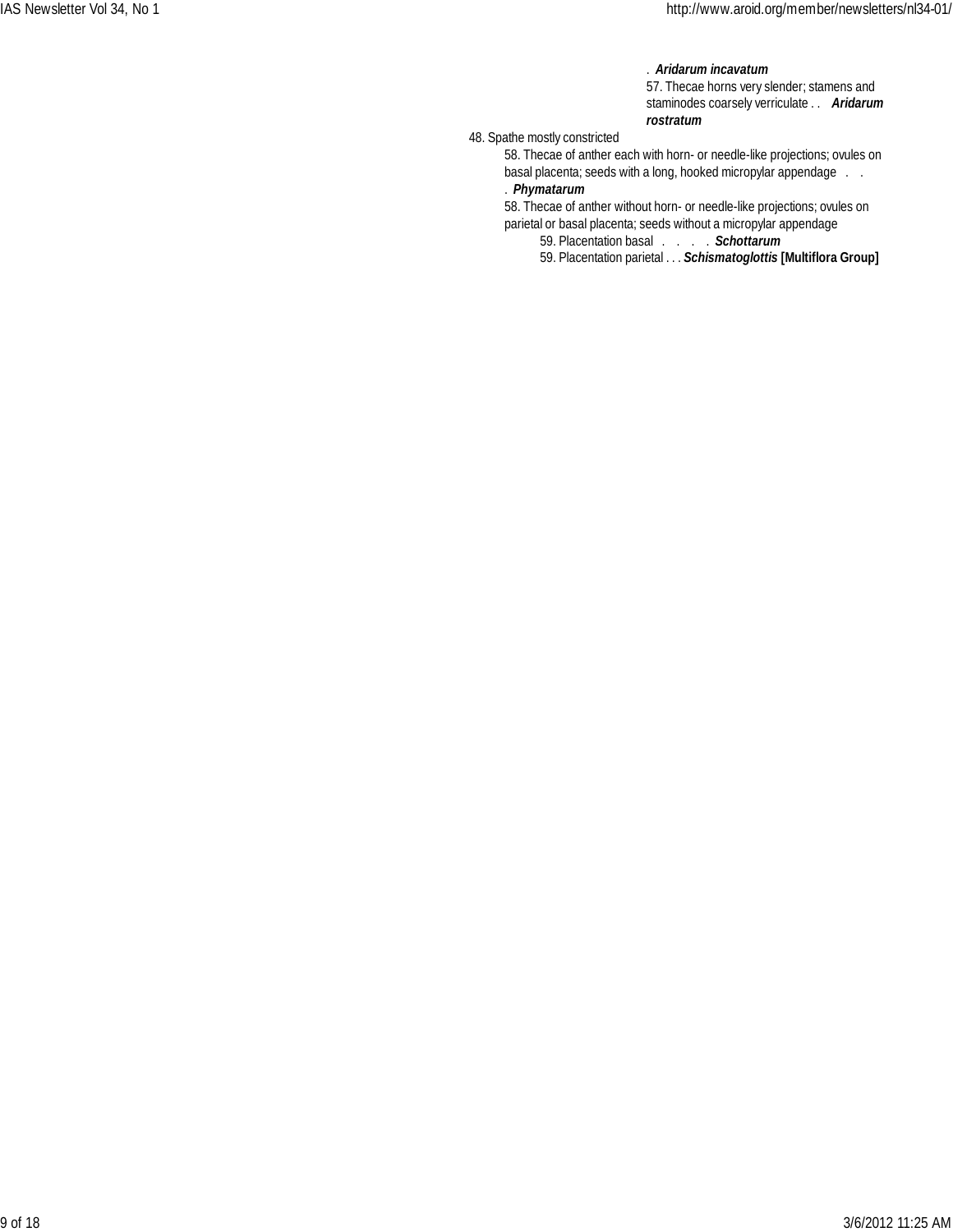

**Figure 30.** *Homalomena symplocarpifolia* **P.C.Boyce, S.Y.Wong & Fasih**. A recently described species from central Sarawak. *Homalomena* is by far the largest Indomalayan genus of Araceae, with probably in excess of 350 species, the majority yet to be formally described.



**Figure 31.** *Homalomena symplocarpifolia* **P.C.Boyce, S.Y.Wong & Fasih.** Many *Homalomena* are pollinated by large beetles of the Scarabidae, however, *H. symplocarpifolia* and its relative appear to have evolved pollination utilizing much smaller beetles belonging to the Nitidulidae, seen here on the spathe limb. Just visible behind the spadix is a Chrysomelidae beetle; chrysomelids are frequently pollen-robbers in Araceae, often chewing through the unopened spathe to reach the spadix.

**Figure 32.** *Remusatia pumila* **(D.Don) H.Li & A.Hay**. Detail of the bulbil-bearing stolon. Each scale is a minute leaf, the lower portion equivalent to the petiolar sheath, while the 'hook' is a petiole and leaf blade analogue. *Image © John Mood, used with permission.*



**Figure 33.** *Alocasia* **sp.** Portion of the abaxial surface of the leaf blade showing the generically diagnostic waxy glands.



**Figure 34.** *Alocasia hypnosa* **J.T.Yin, Y.H.Wang & Z.F.Xu**. Growing in habitat on Karst limestone in Thailand. The colony has formed primarily through the extensive production of stolons. *Image © David Prehsler, used with permission.*



**Figure 35.** *Alocasia hypnosa* **J.T.Yin, Y.H.Wang** *oresbia* **A.Hay**. The only **& Z.F.Xu**. Although currently placed in *Alocasia*, this species differs on a number of key characters, including lacking waxy glands on the abaxial surface of the leaf blade. The inflation of the spathe limb is also not matched in *Alocasia*.



**Figure 36.** *Colocasia* unequivocally indigenous *Colocasia* in Malesia. Here photographed in the hills above Nanga Gaat, central Sarawak.



**Figure 37.** *Colocasia gigantea* **Blume**. An ultimately enormous plant with glistening white spathes carried in a fan. The peduncles remain erect into fruiting, in contrast to other *Colocasia* species in which the peduncle is declinate. Note the pruinose petiole and peduncles.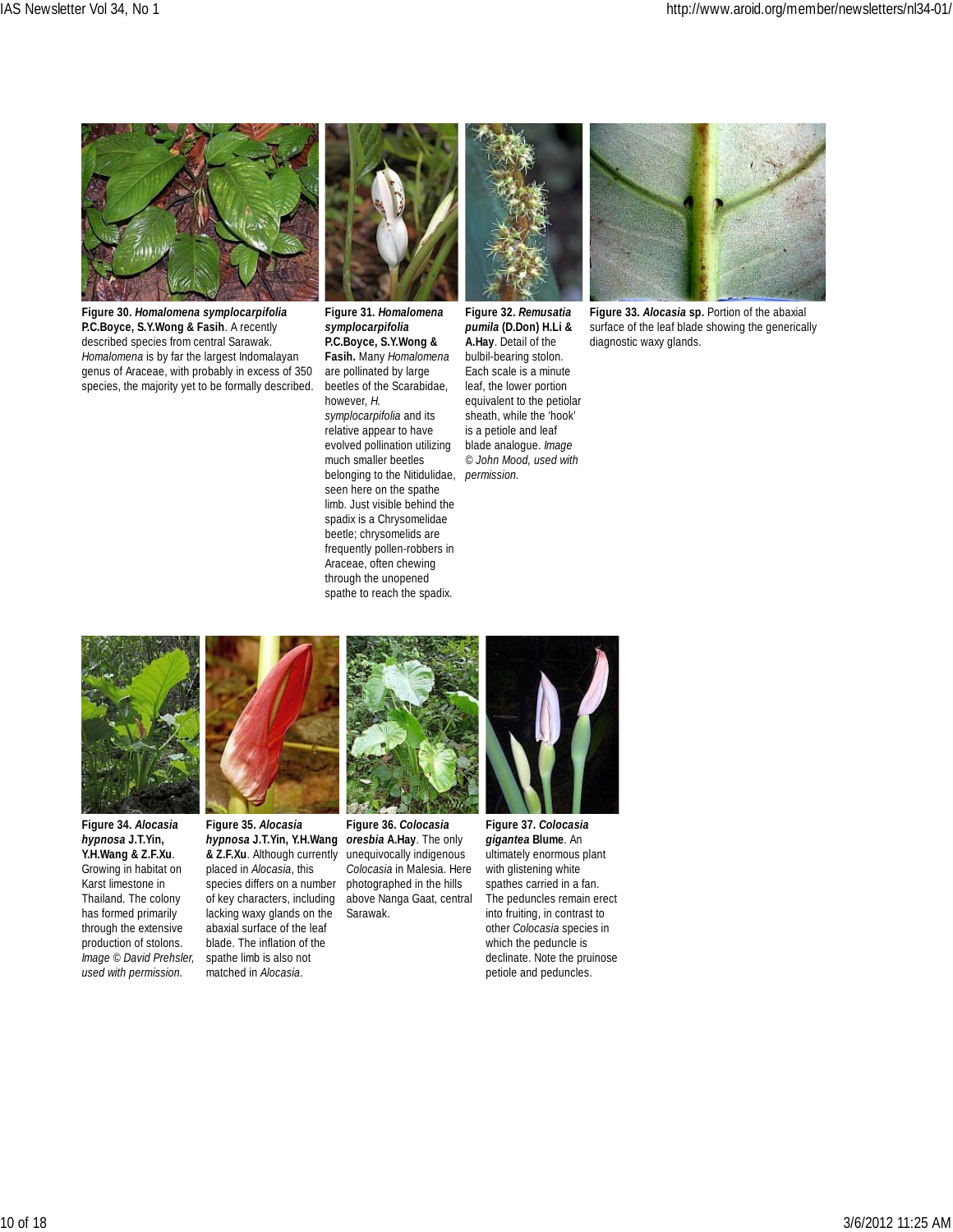

**Figure 38.** *Ariopsis protanthera* **N.E.Br***.* A genus of two species. One restricted to the Western Ghats of SW India and one (depicted here) occurring from NE India to NE Thailand. *Image © Rachun Pooma, used with permission.*



**Figure 39.** *Steudnera discolor* **W.Bull**. One of perhaps nine species occurring from NE India to SW China and south into Indochina. *Image © Wilbert L.A.Hetterscheid, used with permission.*



**Figure 40.** *Hapaline benthamiana* **Schott**. Another small genus, with most species locally restricted and seemingly also rare. One exception is *H. benthamiana*, which occurs through much of Thailand on exposed limestone.



**Figure 41.** *Apoballis mutata* **(Hook.f.) S.Y.Wong & P.C.Boyce**. Long included in *Schismatoglottis* despite some striking morphological differences, recent molecular and palynological research has shown it to be highly distinct. The spadix is shown here (with the spathe artificially removed) to reveal the inflated, almost naked interstice separating the pistillate (below, pale green) and staminate (above, salmon-orange) flower zones.



**Figure 42.** *Pichinia disticha* **S.Y.Wong & P.C.Boyce**. Endemic to an isolated limestone massif in SW Sarawak, *Pichinia* has a unique vegetative morphology in the tribe Schismatoglottideae; with each leaf in the fan representing a single branch (similar morphology occurs in some *Anthurium* and *Philodendron*). Although reminiscent of *Schismatoglottis* Multiflora Group (see Fig. 46) *Pichinia* falls outside *Schismatoglottis* in molecular analyses, although its exact position is yet to be established.



**Figure 43.** *Hestia longifolia* **(Ridl.) S.Y.Wong & P.C.Boyce**. A recently recognized segregate from *Schismatoglottis*, *Hestia* is readily distinguished by the fascicles of very slenderpedunculate inflorescences with a sharply nodding spathe.



**Figure 44.** *Schismatoglottis viridissima* **A.Hay***.* A member of the *Schismatoglottis* Calyptrata Group, and typically for this group forming colonies by the production of numerous stolons.



**Figure 45.** An undescribed species in the *Schismatoglottis* **Tecturata Group**. This photo shows the very short petiolar sheath. The protective role of the petiolar sheath is taken over by the large prophyll, remains of which are marked by the dark brown, papery tissue at the base of the petiole.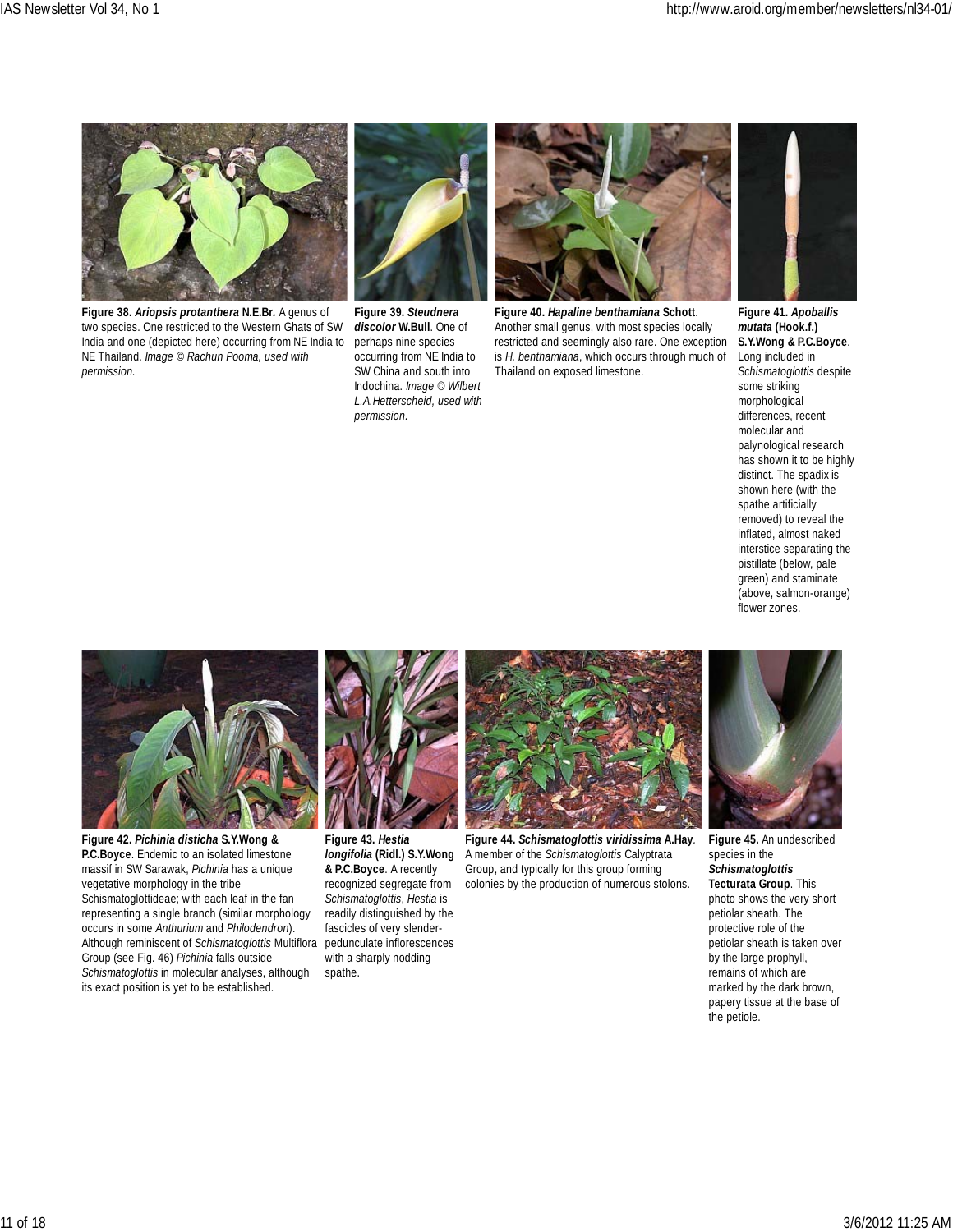

**Figure 46.** *Schismatoglottis nicolsonii* **A.Hay**, a typical member of the *Schismatoglottis* Multiflora Group. The free-ligular portion of the petiole sheaths are clearly visible.



**Figure 47.** *Schismatoglottis asperata* **Engl.**, photographed in habitat on Matang, Sarawak, exemplifies some of the critical morphologies of the *Schismatoglottis* Asperata Group. The fruiting spathe is held erect, with the thick-walled persistent lower part half constricted at the mouth. Note, too, the asperate petioles and (just visible) the short, open, petiolar sheath.



**Figure 48.** *Schismatoglottis corneri* **A.Hay**, the sole member of the *Schismatoglottis* Corneri Group, showing the diagnostic inflorescences. Plants can attain over 2 m in height. *Image © Kohei (Takenaka) Takano, used with permission.*



**Figure 49.** *Piptospatha viridistigma* **P.C.Boyce, S.Y.Wong & Bogner**. The nodding pink inflorescences and erect splash-cup are diagnostic for the genus.



**Figure 50.** *Piptospatha* **Figure 51.** *Bakoa perakensis* **(Engl.) Ridl.** *brevipedunculata* A highly distinctive species, the only *Piptospatha* with a white spathe, and a powerfully fragrant inflorescence. Molecular analysis clearly separates *P. perakensis* from the 'core' *Piptospatha* as represented by *P. viridistigma* (Fig. 49).



**(H.Okada & Y.Mori) S.Y.Wong**. The second described species of this Bornean-endemic genus demonstrates well the difficulties that sometimes best botanists. Originally described in 2000 in the genus *Hottarum*, it was moved in the same year to *Piptospatha*, although fitting neither genus convincingly. Later combined molecular and morphological analyses revealed it to fall outside of both and, together with *Hottarum* (later *Piptospatha*) *lucens*, supported the recognition of a new genus: *Bakoa*.



**Figure 52.** *Ooia kinabaluensis* **(Bogner) S.Y.Wong & P.C.Boyce**. Another species that has been bounced from genus to genus before, with the help of combined molecular and morphological analyses, being found a taxonomically convincing 'home'. *Image © Kohei (Takenaka) Takano, used with permission.*

*mirifica* **P.C.Boyce & S.Y.Wong**. One of several newly recognized genera of the the nearside part of the Schismatoglottideae occurring almost exclusively on Borneo. The damage to the spathe limb interior is caused by the pollinator, a chrysomelid beetle (just visible behind the spadix).



**Figure 53.** *Schottariella* **Figure 54.** *Bucephalandra motleyana* **Schott**. Inflorescence at pistillate anthesis (spathe limb and lower spathe artificially removed). The shield-like staminodes above the pistillate flowers are erect.